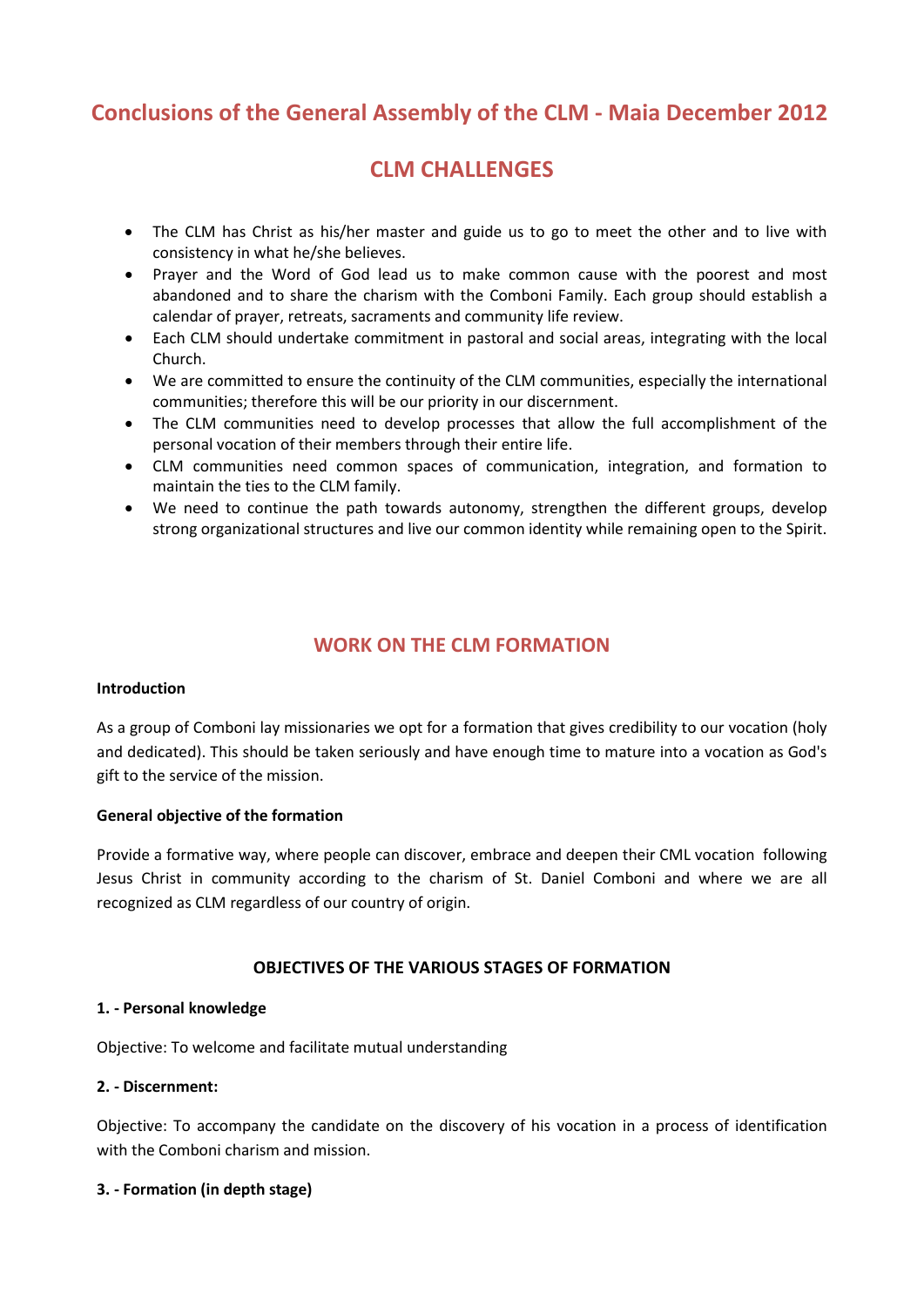Objective: To develop a sense of belonging and personal commitment with the CLM movement.

## **4. Permanent formation**

Objective: To live in fidelity to the vocation of life, choosing a committed lifestyle and a lay missionary apostolate, strengthening the bonds among all members of the movement...

## **5. - Specific preparation**

Objective: Prepare the candidate in advance of his departure to mission.

## **6. – Formation in Mission**

Objective: Follow a formation program to address the challenges of daily life, including participation in the local church and at social events, sharing experiences with local partners (CLM, Comboni MCCJ...).

# **GUIDELINES TO FACILITATE TRAINING IN DIFFERENT COUNTRIES**

These guidelines are not exhaustive, required or exclusive in content, but are offered to assist the various formation programs according to the agreed objectives.

## **BLOCKS:**

## **1. Human maturity**

- Conflict and feelings management
- Community life and sharing
- Self-awareness, personal integrity, authenticity, transparency, emotional maturity,
- Key issues in the field of sexuality ...
- Leadership, group dynamics, communication skills ...
- Administration. Economics and Management
- JPIC

## **2. Christian maturity**

- Bible, sacraments, liturgical and community prayer.
- Social Doctrine of the Church.
- Introduction to Theology and Missiology.

## **3. Identity and charism**

- Daniel Comboni
- Comboni Family
- CLM identity
- Internationality
- Inculturation [language, culture... (also those with whom we live in international communities)]
- Pastoral and social ministries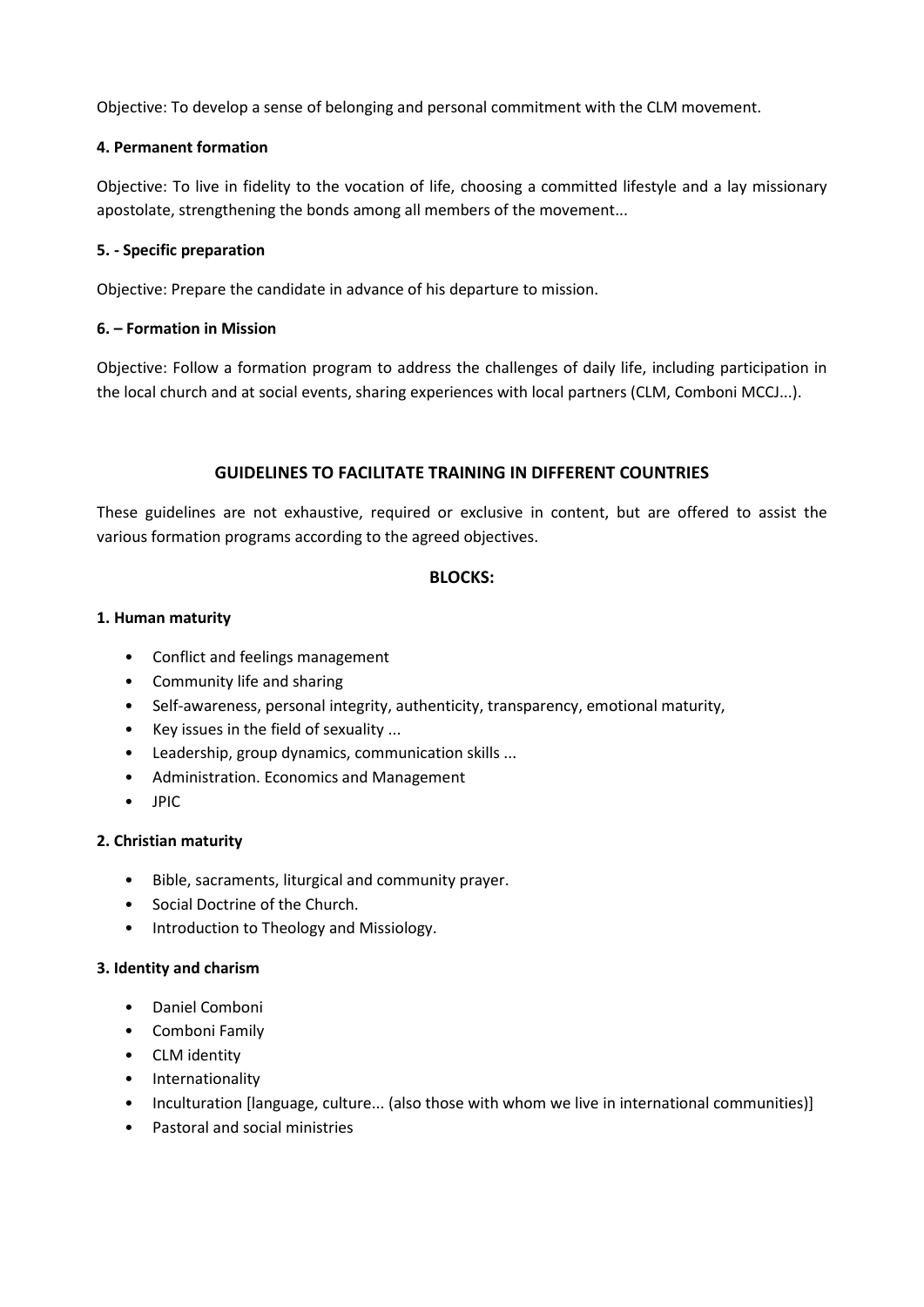## **ISSUES TO BE CONSIDERED IN CLM FORMATION**

Each province will adopt a formation program taking into account the possible topics and adapting the stages to the reality of each province.

- In the case of marriages, we should work out the motivations and feelings of the couple; it has to be a calling of the two (the vocation of marriage should prevail before the missionary vocation ad gentes).
- While ones profession is not decisive, it is very important. "Holy and capable," said Comboni.
- Mission and community experience: candidates must have an experience of community life directed towards the mission and introducing them to the other CLM in order to know each other better.
- All steps must be scheduled, accompanied and evaluated. We stress accompaniment with capable people who know the area of mission.
- Training and lifestyle should be integrated into the local context.
- We believe that short mission experiences outside the usual environment help in the training processes.
- We need to pay special attention to people returning from mission. This return must be accompanied in order to face and to heal wounds, and if possible to facilitate their reintegration into their community and group at home.

# **SOME IMPORTANT ASPECTS TO BE TAKEN INTO ACCOUNT IN THE CREATION AND FUNCTIONING OF INTERNATIONAL CLM COMMUNITIES:**

- Introduction of the new Comboni Lay Missionaries
- Relationships between local and foreign CLM
- Existence of a common fund in the province, managed by the CLM according to each country agreements.
- Ensure the continuity of the project.
- Maintaining good communication
- Be aware of the work and reality of these communities to facilitate the involvement of all.
- The directory of each country should include the recommendations approved by the Continental Committees and International Assemblies.
- There should be annual meetings among all the CLM present in the province
- The coordinator CLM should be a layperson.
- A community project of the life of the international community should be prepared at the beginning of each year.
- If there are conditions, the plan of activities should be done together with the Comboni Family.
- The language spoken in the community should be the official language of the country where the CLM are operating, and the language of the people we serve should be spoken in our missionary service.
- There should be an ongoing dialogue among the provinces involved
- There should be a MCCJ representative assigned to the CLM in the province.
- We should take care that our work does not take the jobs of the local people, and we do not take on the leadership where local ministers are present.